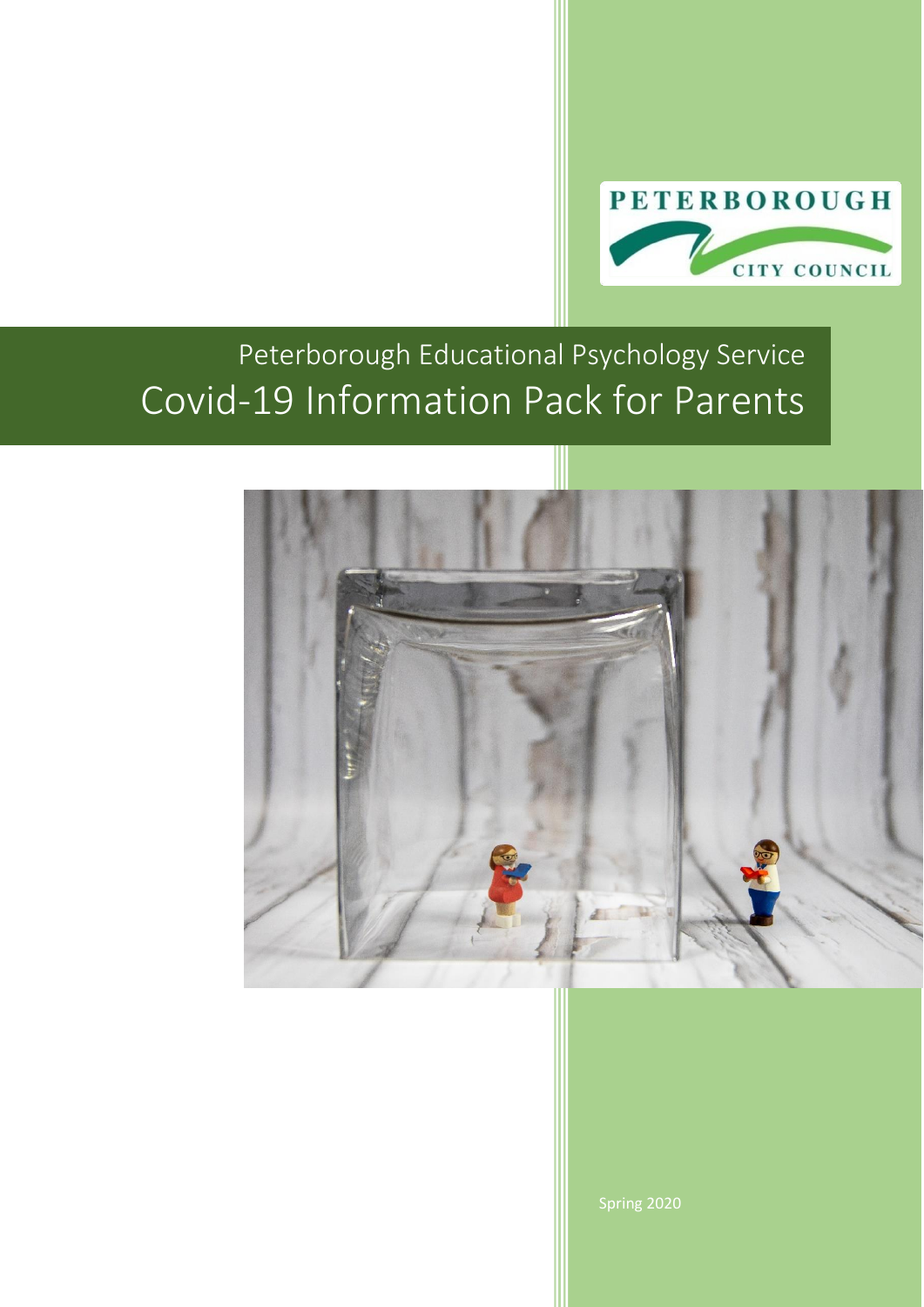



### Contents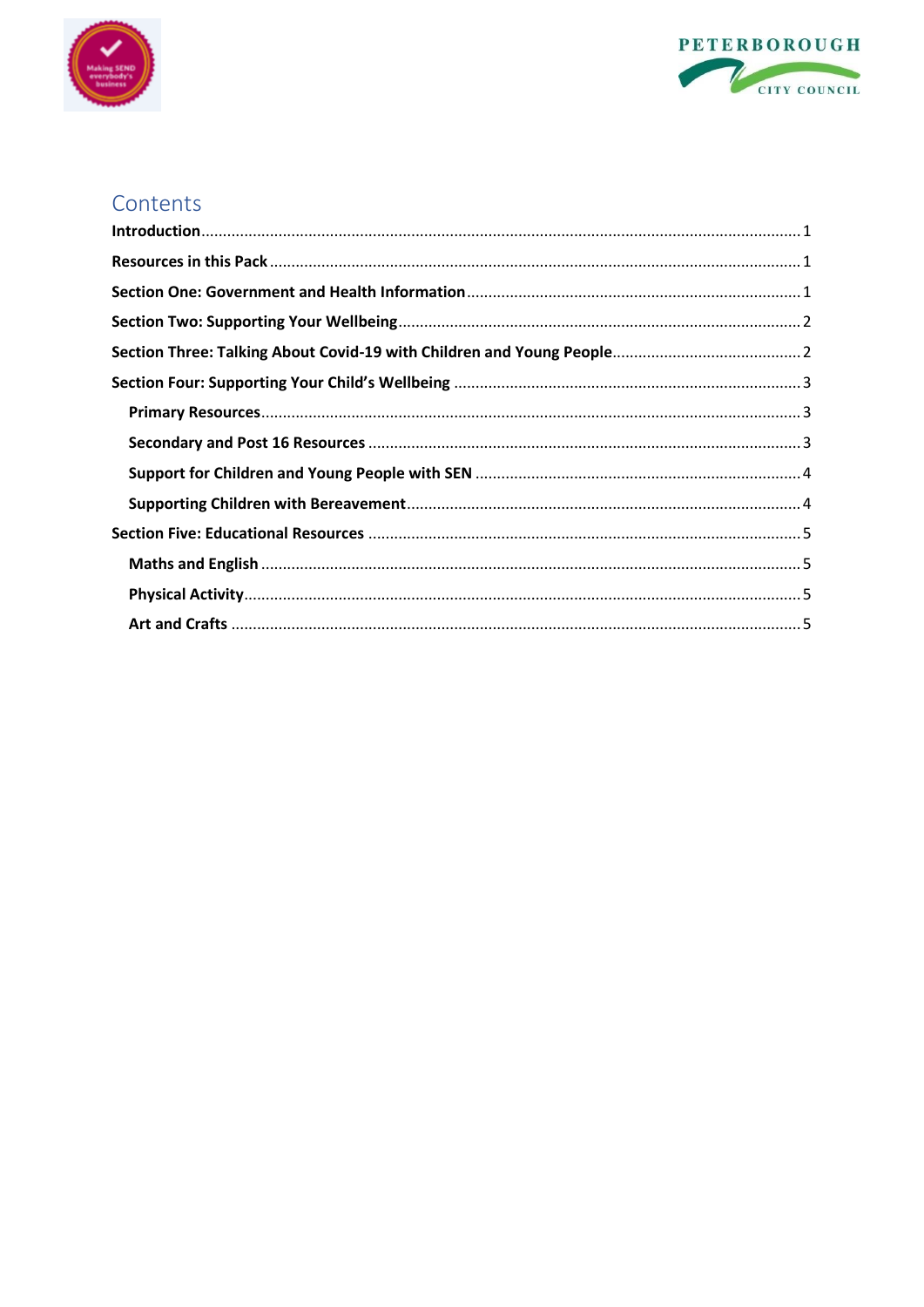



Peterborough Educational Psychology Service: Covid-19 Information Pack for Parents

#### <span id="page-2-0"></span>Introduction

This information pack has been collated by Peterborough Educational Psychology Service (EPS) to provide links to resources, information and websites to support school parents and carers at this difficult time. The EPS has similar packs designed for school staff, young people and other professionals, available on the Peterborough Local Offer.

### <span id="page-2-1"></span>Resources in this Pack

This pack contains a variety of resources to support children's learning, as well as supporting their social and emotional health and wellbeing at this difficult time. We have included some resources to support children with SEN, such as those with autism, in these changing and uncertain times. We have also included resources that may be beneficial to support your wellbeing. There are also links for advice to support children who may experience a bereavement at this time.

All resources have been checked for accuracy at the time of writing and are freely available; however this may change at the author's discretion or as the situation continues to evolve.

## <span id="page-2-2"></span>Section One: Government and Health Information

Government links to the latest information and guidance for the UK, including school closures and financial support advice:

<https://www.gov.uk/coronavirus>

NHS Advice and information:

https://www.nhs.uk/conditions/coronavirus-covid-19/

World Health Organisation information relating to Covid-19:

<https://www.who.int/emergencies/diseases/novel-coronavirus-2019>

Information for pregnant women and those with young children:

<https://www.lullabytrust.org.uk/safer-sleep-advice/coronavirus-and-caring-for-your-baby/>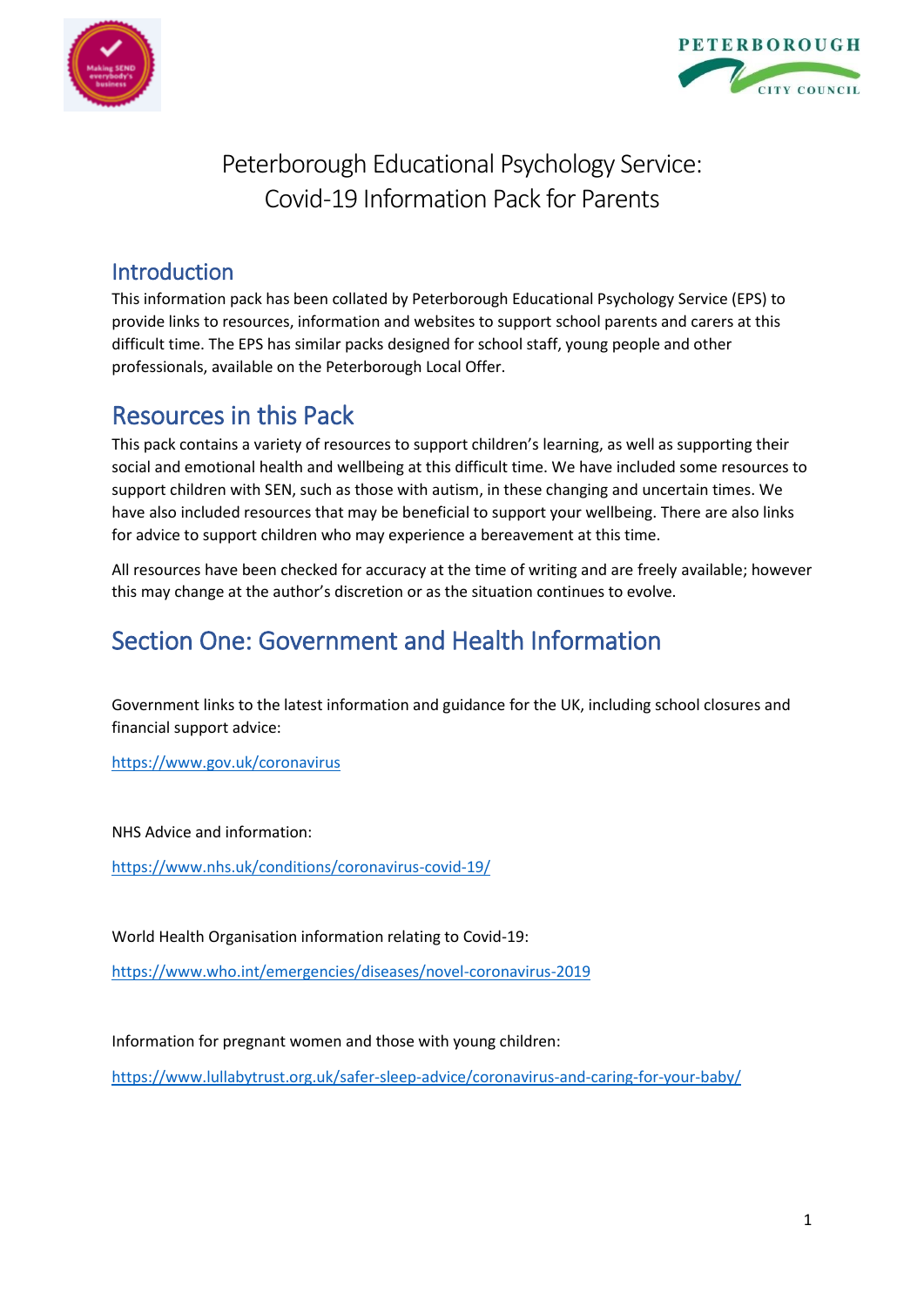



# <span id="page-3-0"></span>Section Two: Supporting Your Wellbeing

Advice from the charity Mind with a range of techniques to support wellbeing: <https://www.mind.org.uk/information-support/coronavirus-and-your-wellbeing/>

A range of mindfulness meditation and relaxation resources, including NHS resources: <https://www.youtube.com/channel/UCUgSqi3itBTJMjC6SvgjByA> <https://www.calm.com/blog/take-a-deep-breath> <https://www.nhs.uk/conditions/stress-anxiety-depression/mindfulness/>

Free fitness videos to support movement when socially distancing:

<https://www.fitnessblender.com/videos>

<https://www.nhs.uk/conditions/nhs-fitness-studio/>

# <span id="page-3-1"></span>Section Three: Talking About Covid-19 with Children and Young People

British Psychological Society advice for talking to children about Covid-19:

[https://www.bps.org.uk/news-and-policy/bps-highlights-importance-talking-children-about](https://www.bps.org.uk/news-and-policy/bps-highlights-importance-talking-children-about-coronavirus)[coronavirus](https://www.bps.org.uk/news-and-policy/bps-highlights-importance-talking-children-about-coronavirus)

Tips to answer children's questions regarding Covid-19:

[https://www.place2be.org.uk/about-us/news-and-blogs/2020/march/coronavirus-information-for](https://www.place2be.org.uk/about-us/news-and-blogs/2020/march/coronavirus-information-for-children/)[children/](https://www.place2be.org.uk/about-us/news-and-blogs/2020/march/coronavirus-information-for-children/)

Infographic showing simple steps parents can take to support their children:

[https://www.who.int/docs/default-source/coronaviruse/helping-children-cope-with-stress](https://www.who.int/docs/default-source/coronaviruse/helping-children-cope-with-stress-print.pdf?sfvrsn=f3a063ff_2)[print.pdf?sfvrsn=f3a063ff\\_2](https://www.who.int/docs/default-source/coronaviruse/helping-children-cope-with-stress-print.pdf?sfvrsn=f3a063ff_2)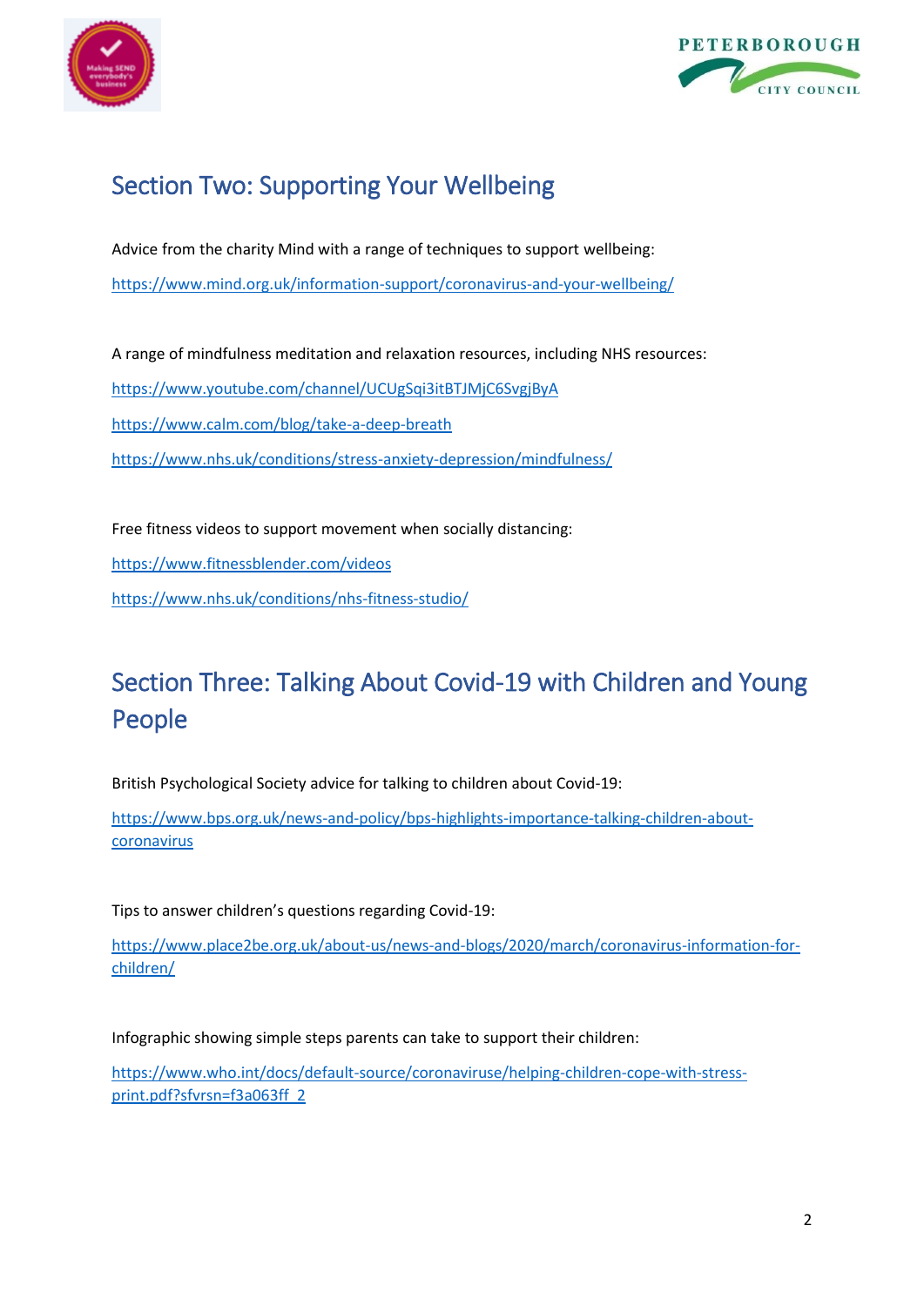



A video explaining Covid-19 for younger children: <https://www.brainpop.com/health/diseasesinjuriesandconditions/coronavirus/>

# <span id="page-4-1"></span><span id="page-4-0"></span>Section Four: Supporting Your Child's Wellbeing Primary Resources

A range of free resources, games and activities to support children's emotional literacy: <https://www.elsa-support.co.uk/category/free-resources/>

A workbook to discuss feelings and worries regarding Covid-19:

<https://www.mindheart.co/descargables>

Tips and activities to complete with children:

[http://www.southendlearningnetwork.co.uk/Pages/Download/97c2a743-e6b9-405f-ad92](http://www.southendlearningnetwork.co.uk/Pages/Download/97c2a743-e6b9-405f-ad92-e7d04c57987c) [e7d04c57987c](http://www.southendlearningnetwork.co.uk/Pages/Download/97c2a743-e6b9-405f-ad92-e7d04c57987c)

#### <span id="page-4-2"></span>Secondary and Post 16 Resources

Support for older children when social distancing/ self isolating: <https://youngminds.org.uk/blog/looking-after-your-mental-health-while-self-isolating/> <https://www.annafreud.org/on-my-mind/self-care/>

Tips and activities to complete with older children, or for them to complete independently:

[http://www.southendlearningnetwork.co.uk/Pages/Download/6c73070c-c449-45f9-a21c](http://www.southendlearningnetwork.co.uk/Pages/Download/6c73070c-c449-45f9-a21c-e6cf0704e1c8)[e6cf0704e1c8](http://www.southendlearningnetwork.co.uk/Pages/Download/6c73070c-c449-45f9-a21c-e6cf0704e1c8)

Chathealth: ChatHealth -Text Messaging Service for 13-19 year olds:

ChatHealth is an alternative way for young people to engage with experienced clinicians who will answer texts from 9.30am-4pm Mon-Fri on a range of topics including anything from healthy eating, smoking, self-harm and bullying. Watch this video to find out more<http://bit.ly/chathealth-cambs>

Young people (13-19 years) can text 07480 635 443 to start a conversation.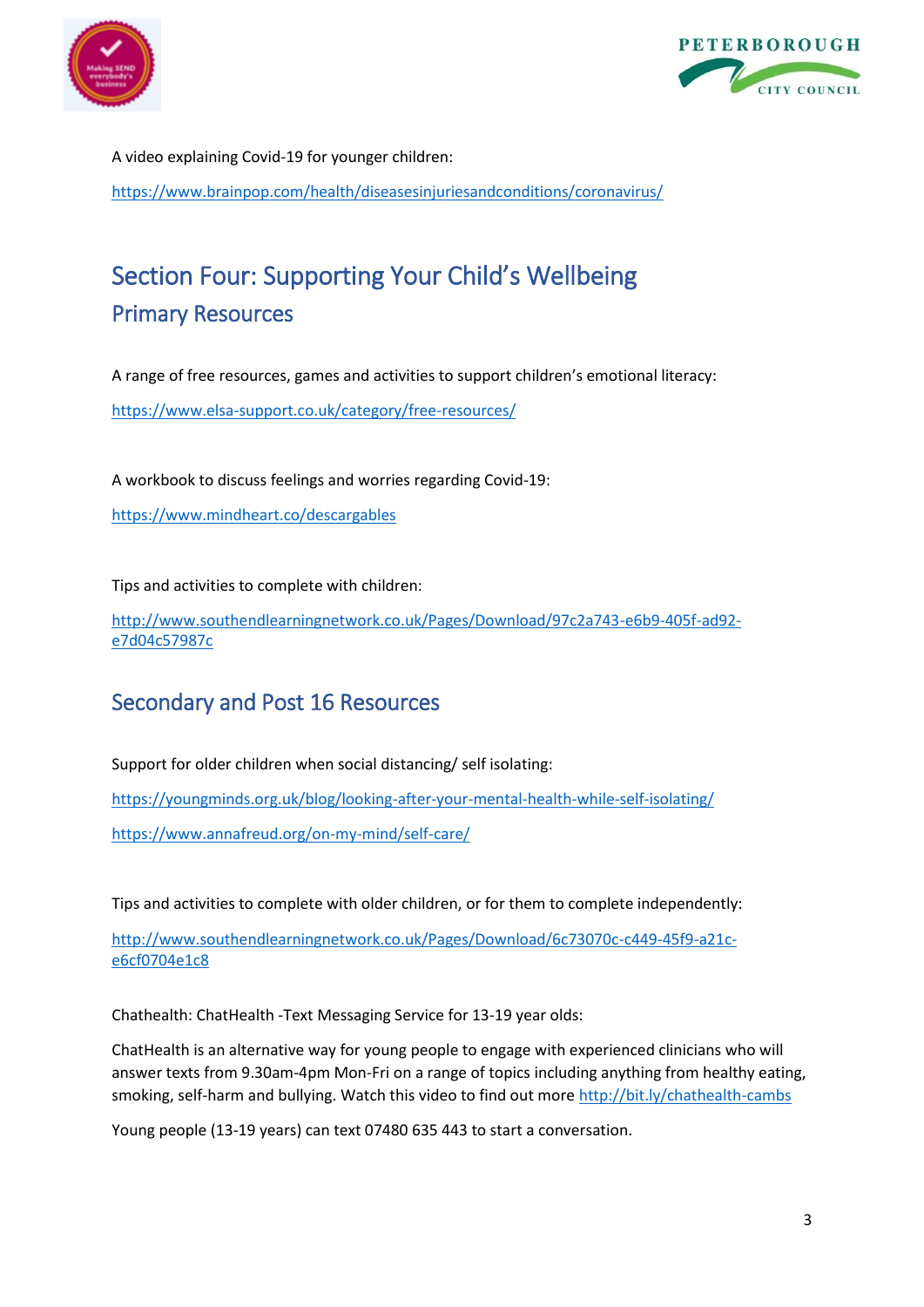



### <span id="page-5-0"></span>Support for Children and Young People with SEN

Advice for supporting children with ASD:

<https://www.autism.org.uk/services/helplines/coronavirus.aspx>

Social Stories and stories with Widget symbols/ pictures to explain the Covid-19 Pandemic:

[https://carolgraysocialstories.com/wp-content/uploads/2020/03/Pandemics-and-the-](https://carolgraysocialstories.com/wp-content/uploads/2020/03/Pandemics-and-the-Coronavirus.pdf)[Coronavirus.pdf](https://carolgraysocialstories.com/wp-content/uploads/2020/03/Pandemics-and-the-Coronavirus.pdf) (suitable for older children)

[https://www.mencap.org.uk/sites/default/files/2020-](https://www.mencap.org.uk/sites/default/files/2020-03/Information%20about%20Coronavirus%20ER%20UPDATED%20130320%20SD%20editsAH.pdf) [03/Information%20about%20Coronavirus%20ER%20UPDATED%20130320%20SD%20editsAH.pdf](https://www.mencap.org.uk/sites/default/files/2020-03/Information%20about%20Coronavirus%20ER%20UPDATED%20130320%20SD%20editsAH.pdf) (suitable for teenagers and young people)

Visual Timetables for structuring activities at home:

[http://www.southendlearningnetwork.co.uk/Pages/Download/5b51b721-7063-4345-899e-](http://www.southendlearningnetwork.co.uk/Pages/Download/5b51b721-7063-4345-899e-2d9b97f27e85)[2d9b97f27e85](http://www.southendlearningnetwork.co.uk/Pages/Download/5b51b721-7063-4345-899e-2d9b97f27e85)

Handwashing tips for children with sensory processing difficulties:

<https://www.sensoryintegration.org.uk/News/8821506>

#### <span id="page-5-1"></span>Supporting Children with Bereavement

Cruse resources aimed at supporting adults to manage the feelings associated with grief and loss:

<https://www.cruse.org.uk/get-help/coronavirus-dealing-bereavement-and-grief>

Resources from Winston's Wish to help adults talk to children bereaved by Covid-19:

<https://www.winstonswish.org/coronavirus-supporting-bereaved-children-and-young-people/>

Online resources, including free training, to support bereaved children and families, also a live chat help service:

[https://www.childbereavementuk.org](https://www.childbereavementuk.org/online-learning-for-schools)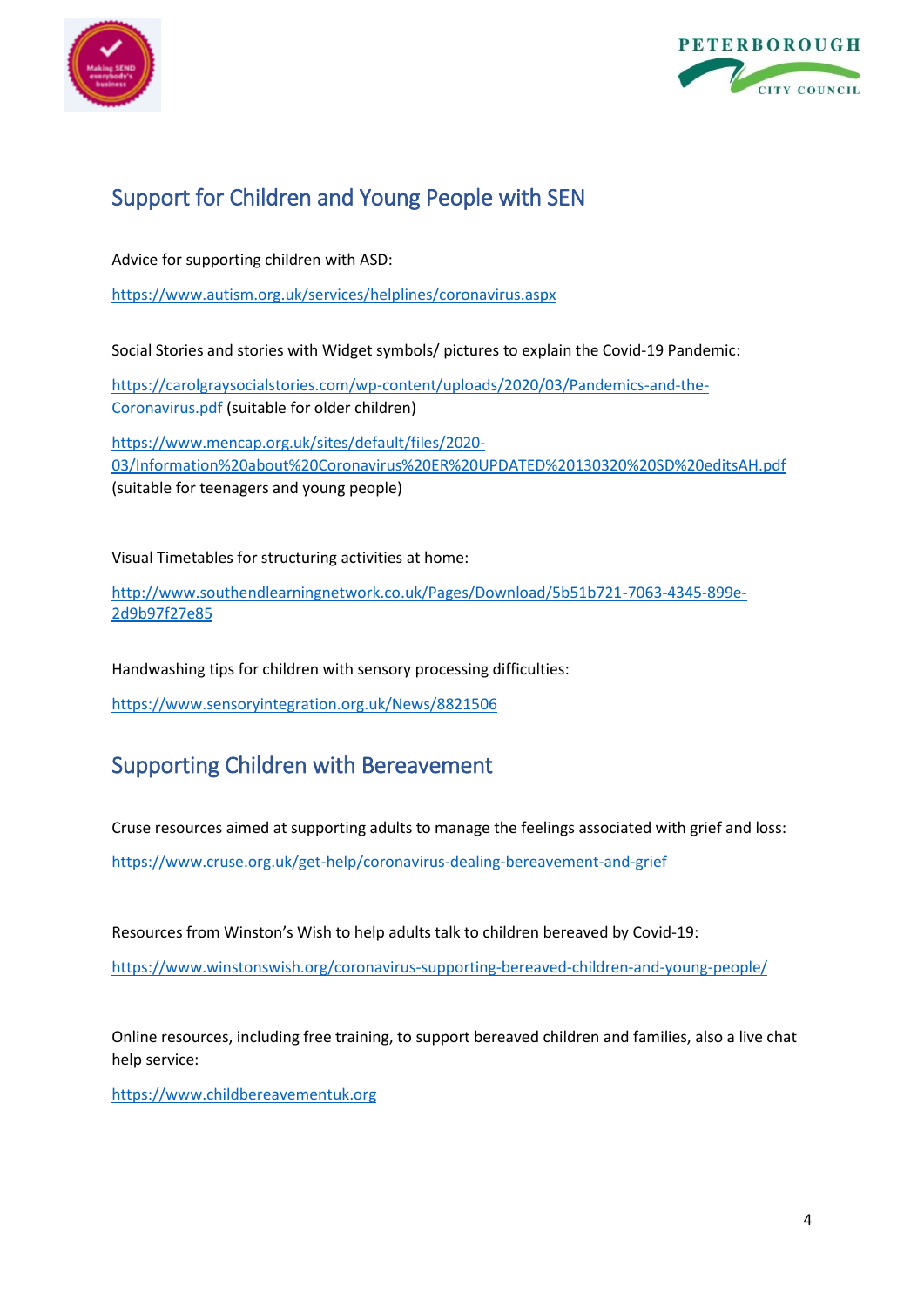



# <span id="page-6-1"></span><span id="page-6-0"></span>Section Five: Educational Resources Maths and English

Twinkl home learning hub with updated daily activities: <https://www.twinkl.co.uk/home-learning-hub> <https://www.twinkl.co.uk/resources/covid19-school-closures>

Activities for all school stages:

<https://www.bbc.co.uk/bitesize>

National Literacy Service family zone for EYFS-KS2: <https://literacytrust.org.uk/family-zone/>

Website with some free English and Maths resources from EYFS - Year13: <https://uk.ixl.com/resources/at-home-learning#plan>

## <span id="page-6-2"></span>Physical Activity

Creating obstacle courses at home to help children self-regulate: <https://www.youtube.com/watch?v=0vLvoEXLApA&feature=youtu.be>

Daily PE lessons live streamed by personal trainer Joe Wicks: <https://www.youtube.com/thebodycoachtv>

150 sensory play ideas: <https://inclusiveteach.com/2020/03/20/150-sensory-learning-ideas/>

### <span id="page-6-3"></span>Art and Crafts

Free mindfulness colouring sheets:

<https://diaryofajournalplanner.com/free-mindfulness-colouring-sheets/>